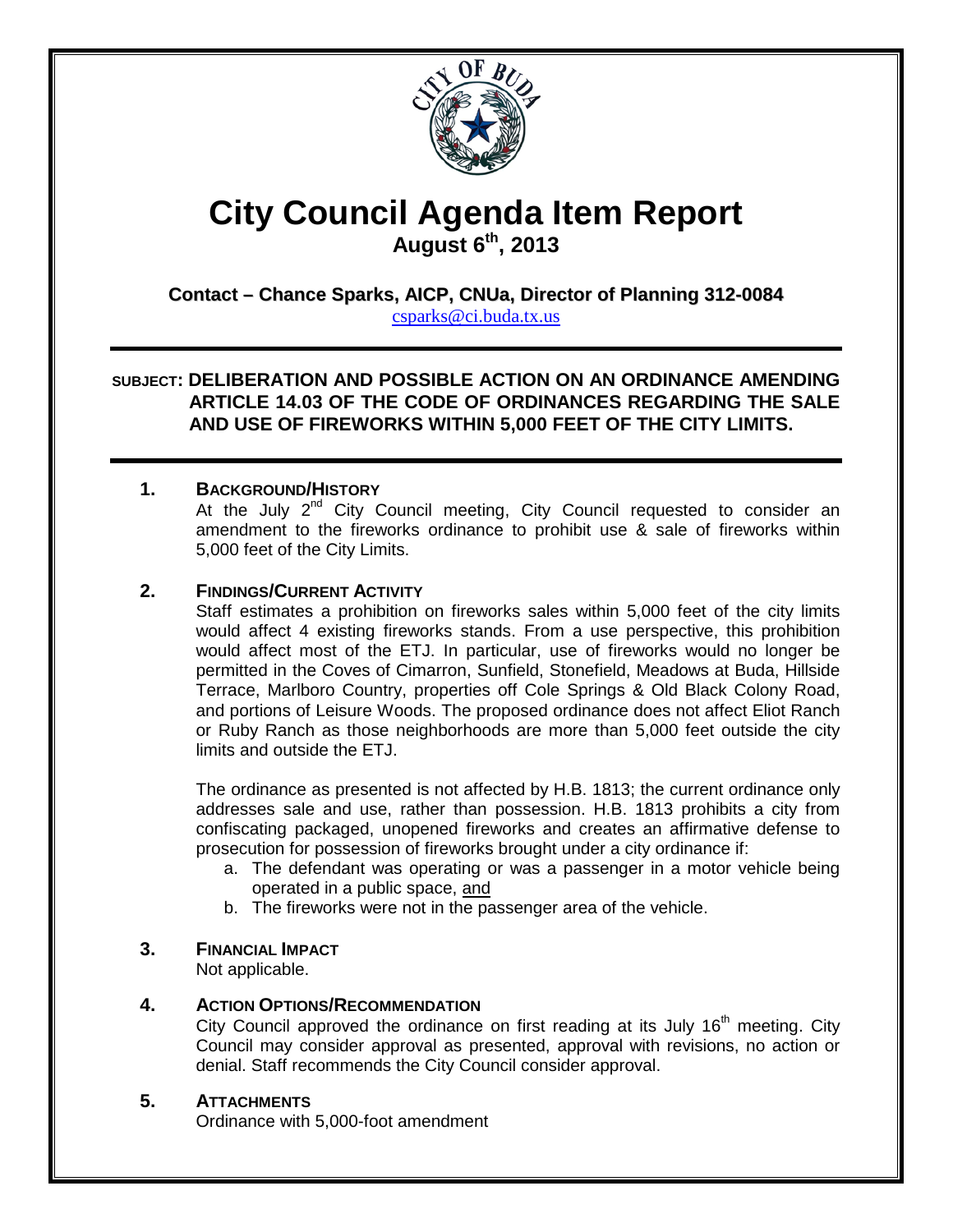### **ORDINANCE NO. \_\_\_\_\_\_\_\_**

**AN ORDINANCE OF THE CITY OF BUDA, TEXAS, AMENDING CHAPTER 14 OF THE CODE OF THE CITY OF BUDA; BY REVISING ARTICLE 14.03, THEREBY ESTABLISHING RESTRICTIONS ON THE SALE AND POSSESSION OF FIREWORKS WITHIN 5,000 FEET OF THE CITY LIMITS; PROVIDING A SEVERABILITY CLAUSE AND EFFECTIVE DATE.**

**WHEREAS**, the City Council finds the City of Buda is a Texas Home-Rule Municipality as that term is defined by Texas law.

**WHEREAS,** the City Council finds the sale and detonation of fireworks, when not appropriately regulated, represents a threat to the health, safety and general welfare of the public, and is contrary to the character and established land uses within the City of Buda; and

**WHEREAS,** the City Council finds that the sale, use, detonation and/or explosion of any type or variety of fireworks constitutes a common and public nuisance and such finding has been recognized by Texas courts; and

**WHEREAS,** the City Council finds Local Government Code section 217.042 provides that a municipality may define and prohibit any nuisance within the limits of the municipality and within 5,000 feet outside the limits; and

**WHEREAS,** the City Council finds that the sale, use, detonation and/or explosion of any type or variety of fireworks within 5,000 feet of the city limits poses an equal threat to the health, safety and general welfare of the public as does the sale, use, detonation and/or explosion of any type or variety of fireworks within the City; and

**WHEREAS**, the City Council finds that it is in the best interest of the citizens of the City to implement regulatory revisions to the sale and detonation of fireworks;

## **NOW, THEREFORE, BE IT ORDAINED BY THE CITY COUNCIL OF THE CITY OF BUDA, TEXAS:**

**SECTION 1.** Sections 14.03.002 and 14.03.003 of the Code of Ordinances are hereby amended to read as follows:

#### **ARTICLE 14.03. FIREWORKS**

**Sec. 14.03.002. Sale.**